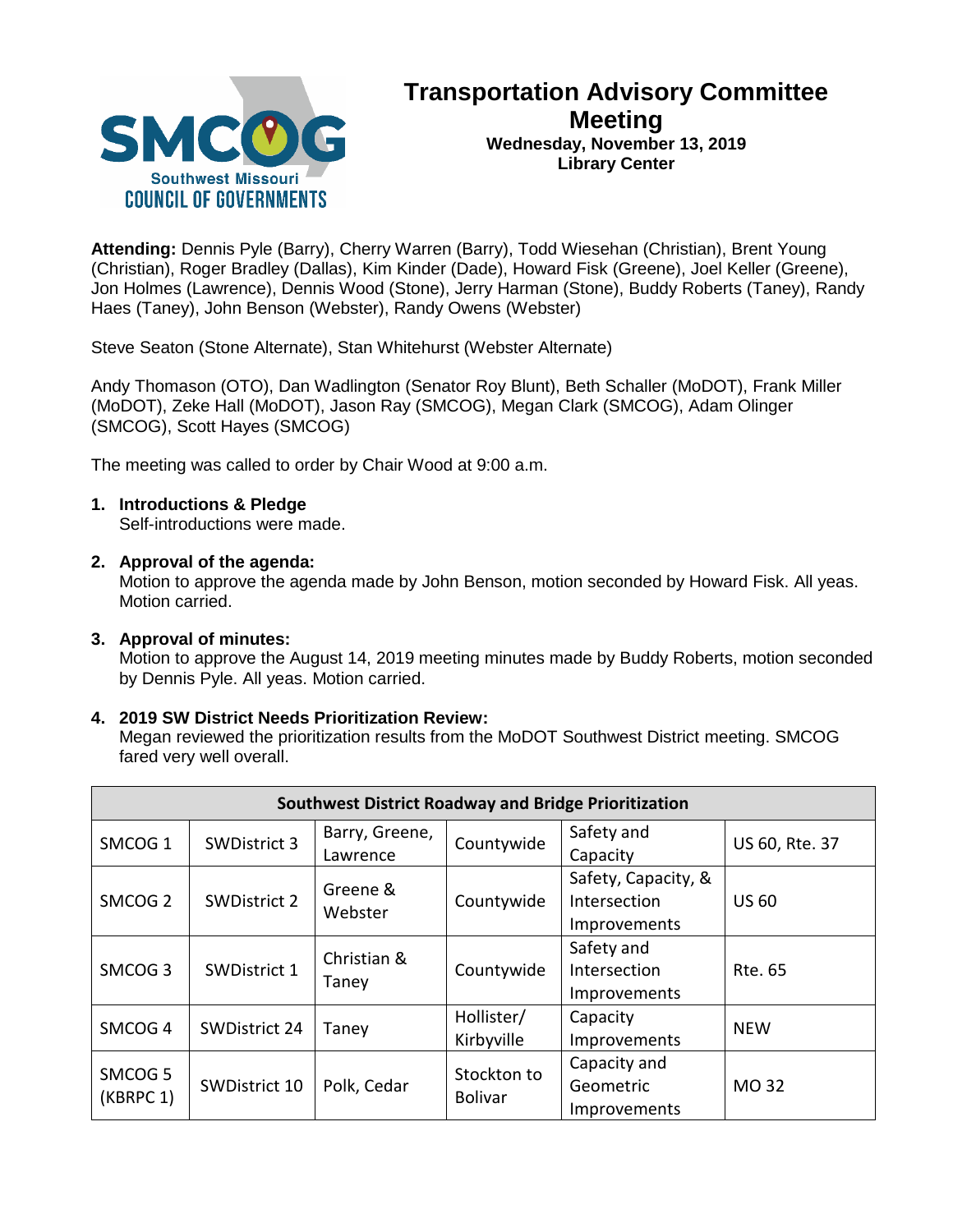| SMCOG <sub>6</sub><br>(KBRPC 8) | <b>SWDistrict 7</b>  | Dallas, Benton,<br>Hickory | Countywide                | Safety, Capacity,<br>and Intersection<br>Improvements | Rte. 65      |
|---------------------------------|----------------------|----------------------------|---------------------------|-------------------------------------------------------|--------------|
| SMCOG <sub>7</sub><br>(HSTCC 5) | <b>SWDistrict 4</b>  | Dade, Barton               | Greenfield/<br>Countywide | Alignment & Safety<br>Improvements                    | Rte. 160& 39 |
| SMCOG <sub>8</sub>              | <b>SWDistrict 11</b> | Christian                  | County/<br>Highlandville  | Safety and<br>Capacity<br>Improvements                | Rte. EE      |
| SMCOG <sub>9</sub>              | <b>SWDistrict 18</b> | Stone                      | <b>Indian Point</b>       | Intersection<br>Improvement                           | MO 76        |
| <b>SMCOG</b><br>10              | <b>SWDistrict 28</b> | Greene                     | Countywide                | Safety and<br>Capacity<br><i>Improvements</i>         | Rte. 125     |

| Southwest District Bike and Pedestrian Prioritization |                      |         |                   |                         |                   |  |  |  |
|-------------------------------------------------------|----------------------|---------|-------------------|-------------------------|-------------------|--|--|--|
| SMCOG <sub>1</sub>                                    | <b>SWDistrict 3</b>  | Greene  | <b>Fair Grove</b> | Bike/Ped                | on Rte. 125       |  |  |  |
| SMCOG <sub>2</sub>                                    | SWDistrict 13        | Taney   | Hollister         | Bike/Ped                | on BU 65 S        |  |  |  |
| SMCOG <sub>3</sub>                                    | <b>SWDistrict 12</b> | Webster | Marshfield        | Bike/Ped                | Courthouse Square |  |  |  |
| SMCOG <sub>4</sub>                                    | <b>SWDistrict 21</b> | Stone   | Crane             | Bike/Ped                | on Rte. 413       |  |  |  |
| SMCOG <sub>5</sub>                                    | <b>SWDistrict 2</b>  | Polk    | <b>Bolivar</b>    | <b>Complete Streets</b> | on Rte. 83        |  |  |  |

# **5. Regional Transportation Plan:**

Megan Clark stated that as promised the TAC would be reviewing the regional transportation plan goals at each meeting. She reviewed goal 3: sustaining the environment.

# **6. SMCOG Staff Update:**

# a. [MoDOT City County Book:](https://www.modot.org/sites/default/files/documents/2019%20City%20County%20Book.pdf)

Megan Clark informed the TAC that MoDOT's annual City County Book was available online. This document displays the annual funding that each local jurisdiction receives through State funding.

b. TIMS Exercise:

Megan Clark explained that this week is Traffic Incident Response Awareness week and that a full-scale exercise and press conference would be held on Thursday, November 14<sup>th</sup> at the Springfield Airport. Public are welcome to attend. The First Lady of Missouri will be speaking at the [press conference.](https://www.modot.org/node/17235)

# c. [Governor's Cost-Share:](https://www.modot.org/governors-transportation-cost-share-program)

MoDOT SW District had nine applications submitted for the Governor's cost-share, six were from the SMCOG region. Statewide there were 45 applications requesting \$95 million dollars for the available \$50 million.

d. Other Items of Interest: